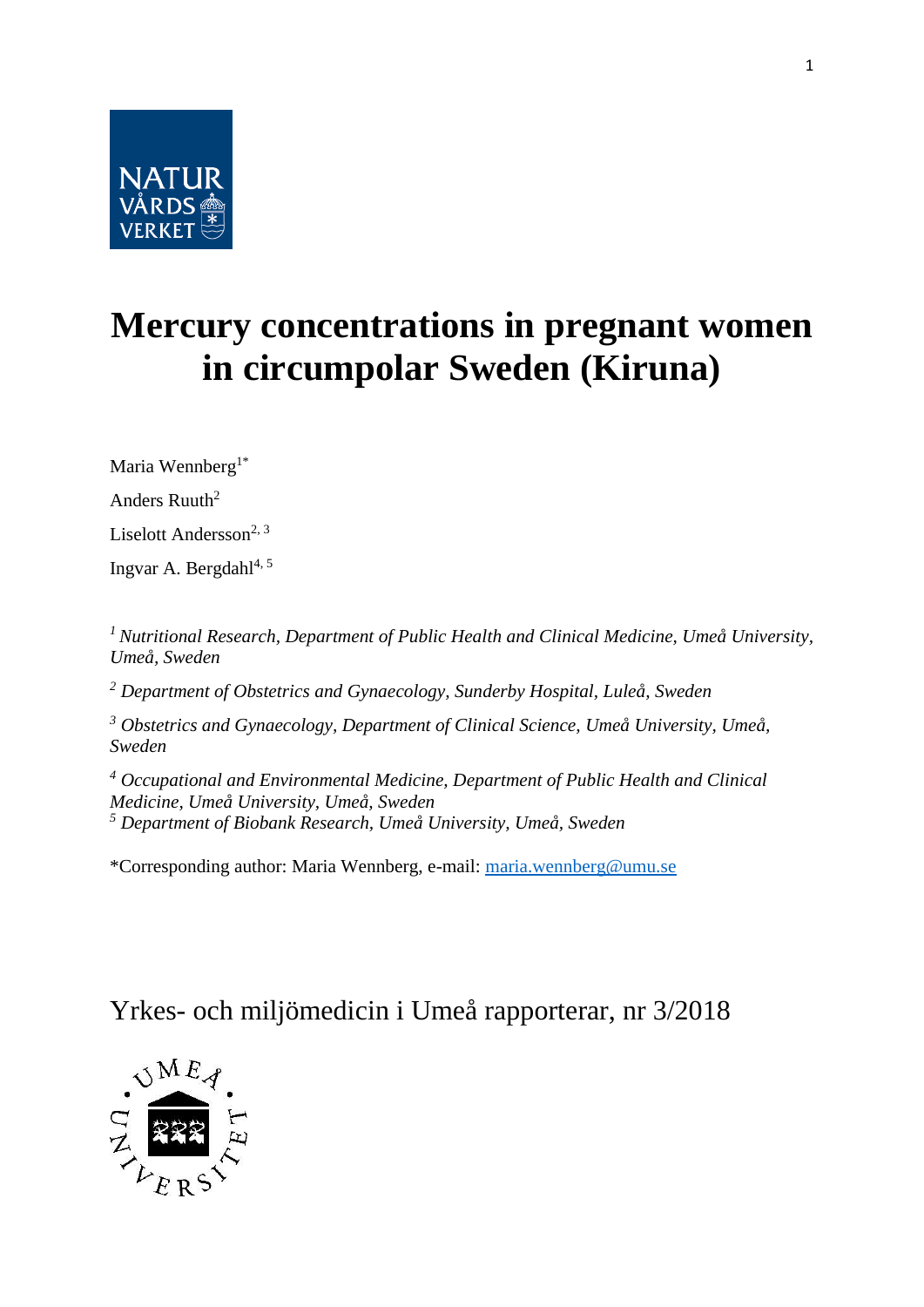# Table of contents

| Fish consumption and compliance to dietary advice on fish consumption8  |  |
|-------------------------------------------------------------------------|--|
| Comparisons with other Swedish studies on mercury in pregnant women8    |  |
|                                                                         |  |
|                                                                         |  |
|                                                                         |  |
| Mercury concentrations in relation to other studies on pregnant women10 |  |
|                                                                         |  |
|                                                                         |  |
| $Conclusions. \dots 10$                                                 |  |
|                                                                         |  |
|                                                                         |  |
|                                                                         |  |
|                                                                         |  |
|                                                                         |  |
|                                                                         |  |
|                                                                         |  |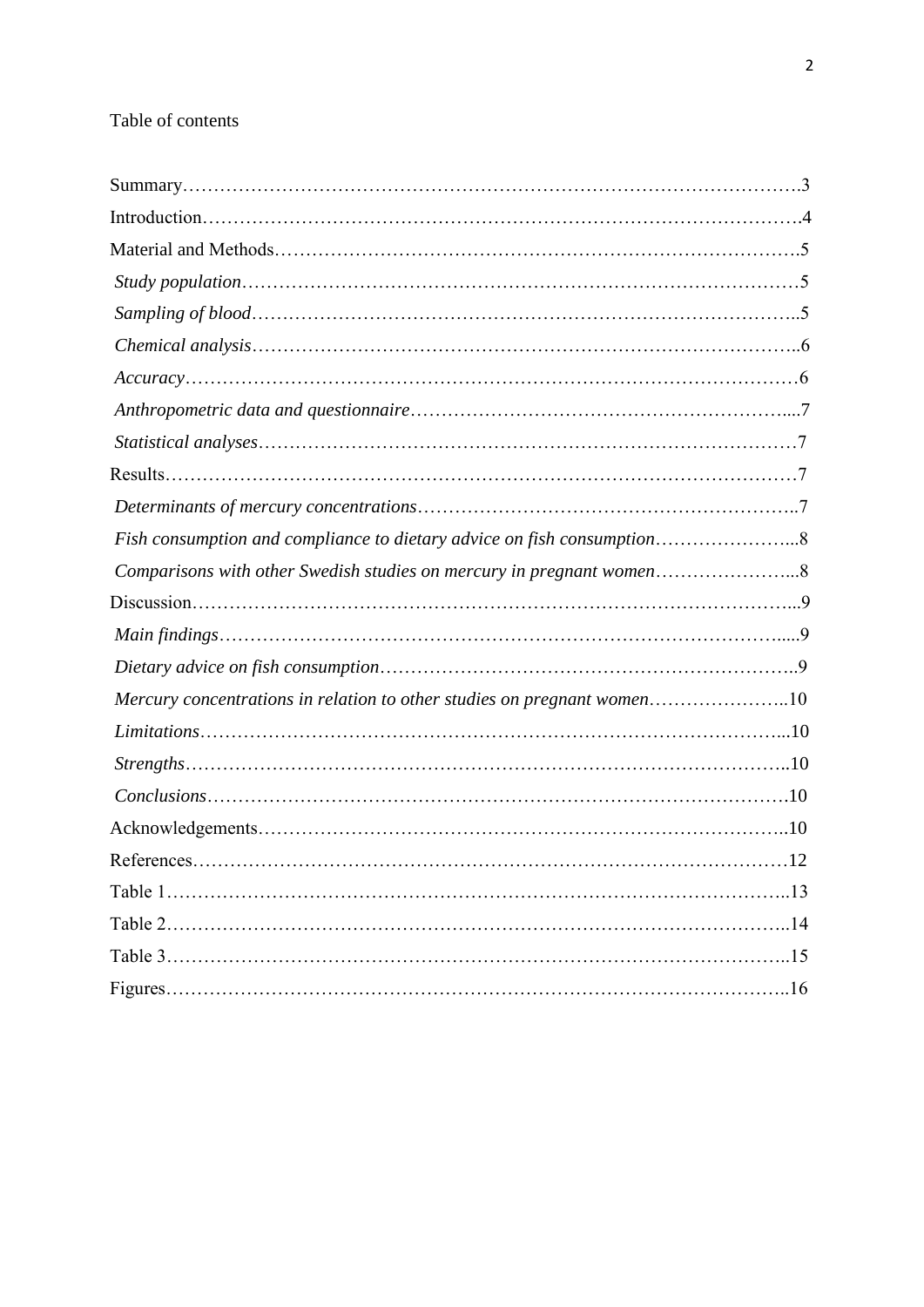#### Summary

High exposure to mercury have been found in populations living in circumpolar areas, due to high consumption of sea food and accumulation of mercury closer to the north pole. The developing fetus is especially sensitive to effects of mercury. Exposure to mercury has previously been examined in pregnant women in Sweden, but not in pregnant women residing in Sweden north of the polar circle.

In the years 2015-2016, mercury was measured in whole blood from 51 pregnant women living in the city of Kiruna in circumpolar Sweden, taking part in an international comparison between eight circumpolar countries. This report presents the Swedish results on mercury concentrations and associations with some exposure determinants. Also, compliance to dietary advice on fish consumption, appointed to fertile women, was examined.

The median concentration of total-Hg in whole blood was  $0.40 \mu g/L$  (min, max; <0.40, 1.88) among the 51 pregnant women in Kiruna. This is similar or lower compared to concentrations of mercury in pregnant women in other parts of Sweden. None of the women in the study had concentrations of mercury that are considered as dangerous.

Mercury concentrations were associated with total fish consumption but not to consumption of predatory fish, known to be higher in mercury. All of the women in the study had knowledge about dietary advice on fish consumption. One woman exceeded the recommended consumption of predatory fish, limited due to risk of high mercury content, but this woman did not have high concentrations of mercury. While the vast majority of women thus followed the recommendations of not eating too much polluted fish, only 15 % of the women reported sufficient fish consumption to comply with the dietary advice (2-3 times/week).

In conclusion, pregnant women in circumpolar Sweden have low exposure to mercury, and do not deviant from pregnant women in other parts of Sweden. Knowledge about dietary advice on fish consumption appointed to fertile women is very good. The public health concern though, is that pregnant women in circumpolar Sweden do not eat enough fish.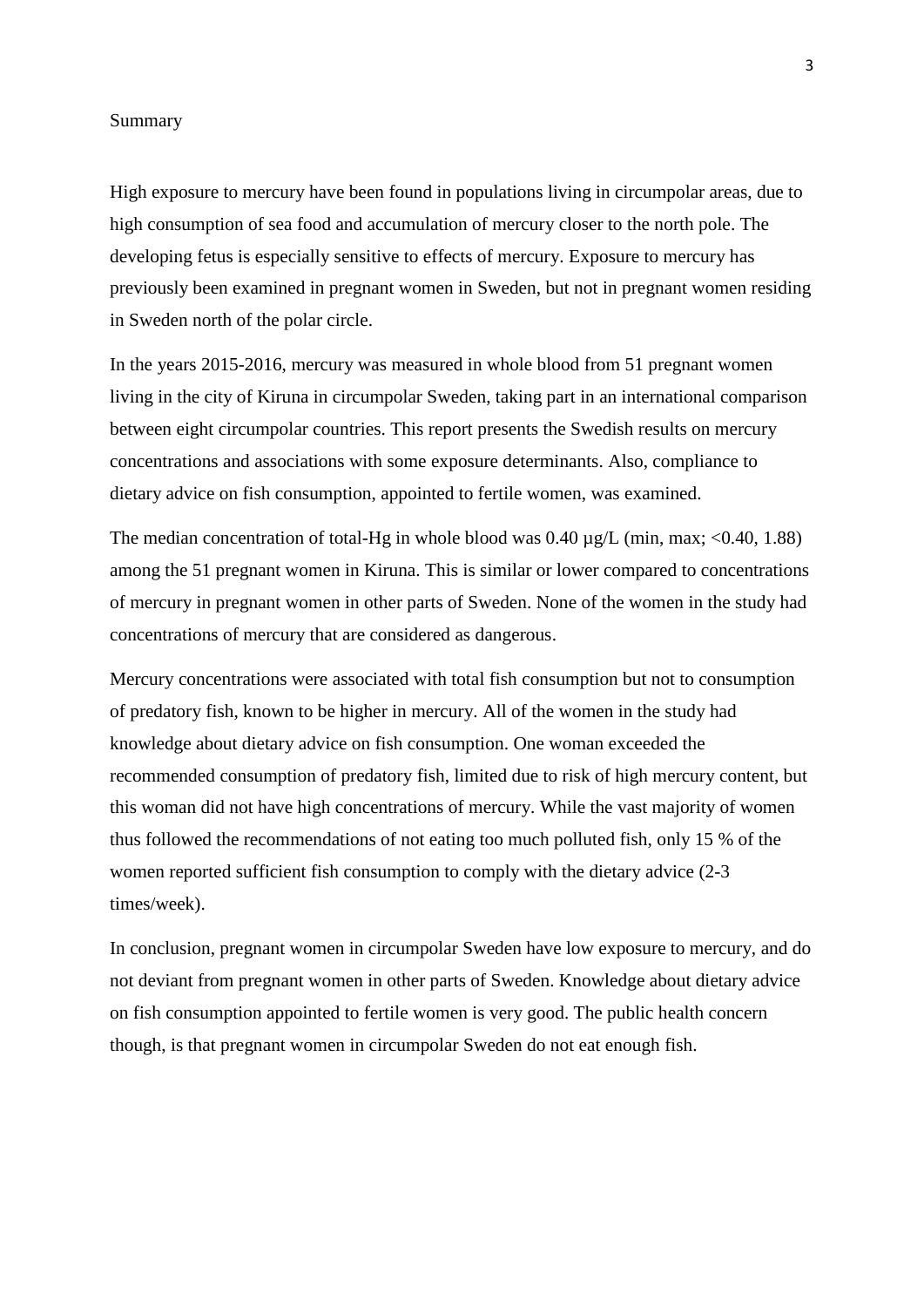#### Introduction

Mercury has been recognized as one of the most dangerous chemicals to public health by the World Health Organization. The organic form, methylmercury is the most detrimental form to humans with neurological effects in high doses, but also with effects on the immune system, the cardiovascular system and the kidneys [1]. Humans are mainly exposed to methylmercury through consumption of sea food. Emissions of mercury are mainly in the metallic or inorganic forms, but transformation to methylmercury occurs in the aquatic environment.

The unborn fetus is especially sensitive to methylmercury, passing both the placenta and the blood brain barrier, and neurological defects can occur already at relatively low levels [2]. There are recommendations on concentrations of mercury in tissues as well as in food items, based on risk assessments [3]. In Sweden, as well as in some other countries, there are specific dietary recommendations on fish consumption for pregnant women, women of fertile age, and children, with the aim to limit exposure of methylmercury without missing out on the beneficial nutrients in fish [4]. Total mercury in whole blood includes methylmercury and metallic mercury, the latter mainly originating from amalgam fillings. Young women in Sweden have generally none or few amalgam fillings, and therefore total mercury in whole blood can be assumed to mainly reflect exposure to methylmercury.

Previous studies have found that humans living in some circumpolar areas are more exposed to mercury, because of a diet containing wale and seal, but also due to accumulation of mercury closer to the north pole [5]. Several studies have found higher concentrations of mercury in native populations compared to other residents in the same geographical area, but this has not been examined in Sweden.

In Sweden, mercury concentrations in pregnant have been previously reported [6]. Mercury concentrations above the recommended have been found, yet below concentrations known to cause negative health effects. No data have previously been presented on pregnant women in Sweden residing above the polar circle.

Emission of mercury has decreased over time in Sweden, but internationally emissions have continued mainly through burning of coal, extraction of gold and mercury mines. Mercury vapor from emission may be spread long distances making this a global issue [7].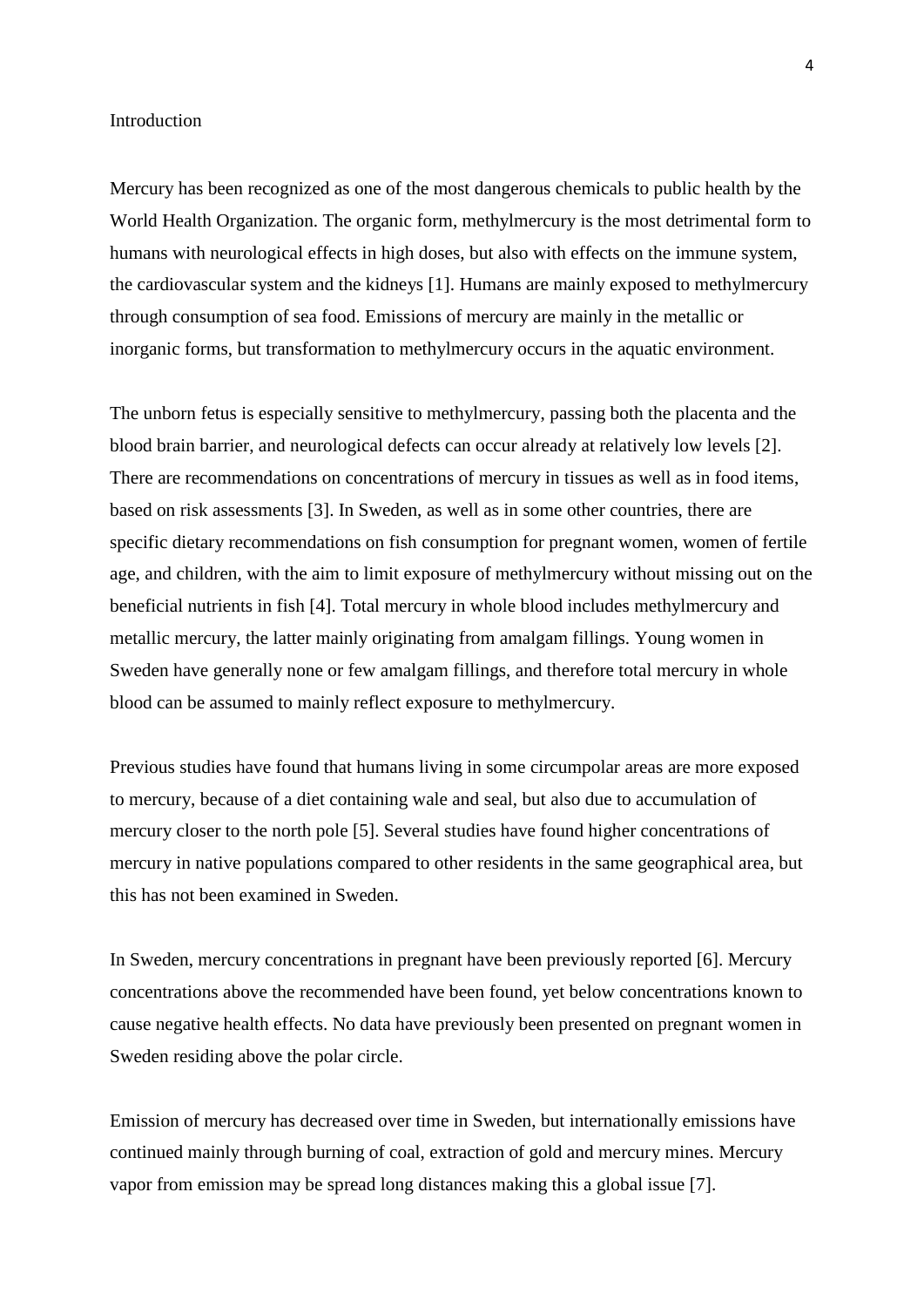The Minamata convention was developed as an attempt to limit negative effects caused by mercury on human health and on the environment. The convention was signed by a majority of the countries of the world (n=128) in 2013 [8]. To enable evaluation of the effect of the Minamata convention, the international project MERCU-NORTH was performed, measuring mercury concentration in blood from pregnant women living in eight countries with circumpolar areas, including women in the municipality Kiruna in circumpolar Sweden.

The aim of this study is to present data on mercury concentrations in pregnant women living in circumpolar Sweden. We also aim to compare the Hg concentration with those previously reported for pregnant women in other parts of Sweden, and to examine exposure determinants.

#### Materials and Methods

In the international project MERCU-NORTH mercury concentrations in blood were measured in 2015-2016 in pregnant women in eight countries with circumpolar areas, including Sweden. The Swedish women were enrolled in maternal health care in the city Kiruna.

The study was approved by the Ethical Review Board in Umeå (Dnr 2014/400-31).

#### *Study population*

Women in gestation week 25 visiting the maternal health care in Kiruna were asked to participate in the study. Inclusion criterias were an essentially uncomplicated pregnancy, residing above the polar circle at least the last year and sufficient language and intellectual skills to be able to understand the information about the study. Recruitment continued until 52 women were included in the study. All pregnant women during the recruitment fulfilled the inclusion criteria and they all consented to participate in the study. Recruitment took place from October 2015 until February 2016.

#### *Sampling of blood*

Blood samples were drawn at a visit in week 28-29. Two tubes with 7 ml blood each were sampled. Of this, 2 ml whole blood was refrigerated in polypropylene tubes to -20°C at a local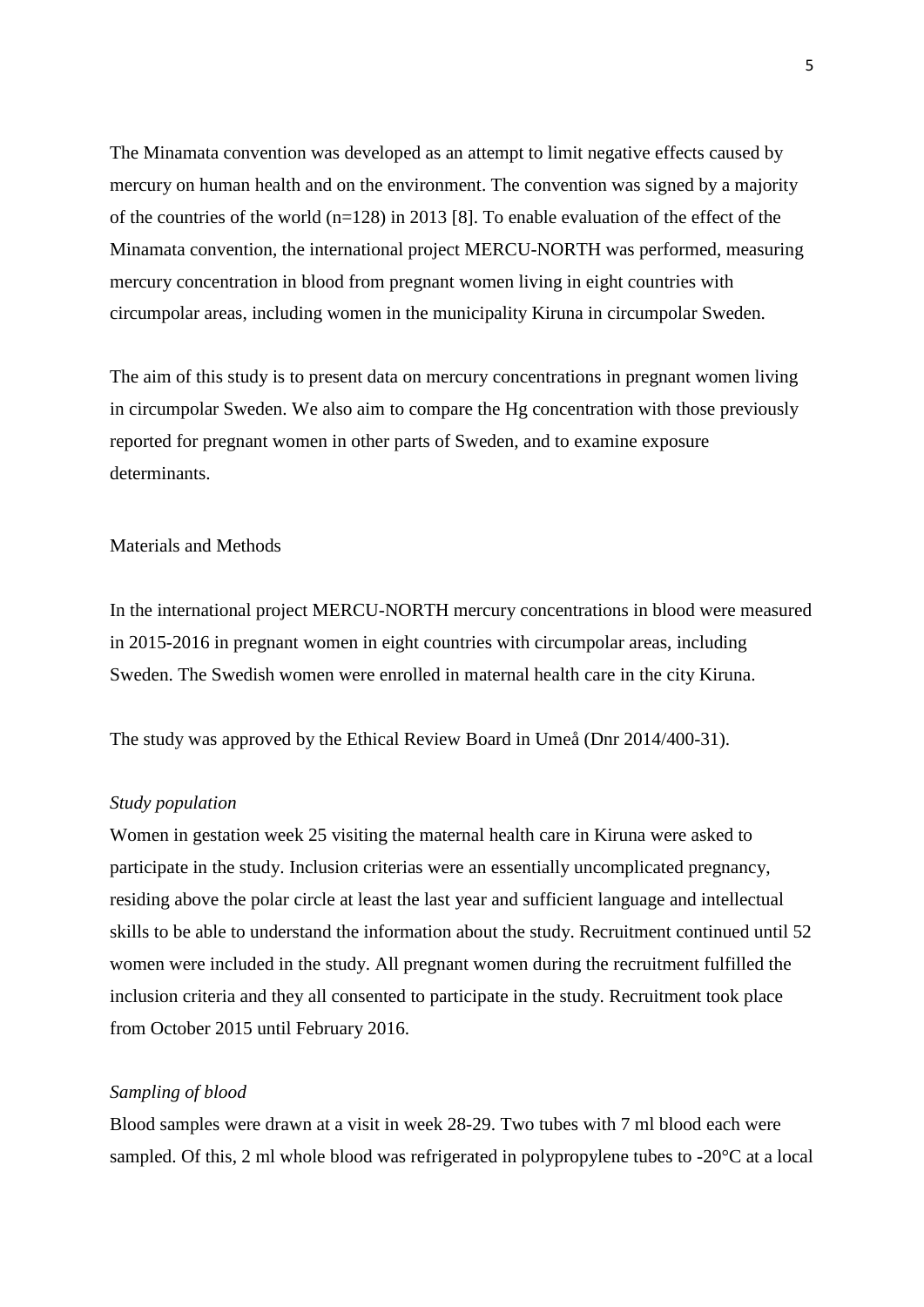laboratory. The rest of the blood was centrifuged in 3000 rpm during 15 minutes, and thereafter plasma was filled in glass tubes and refrigerated. The samples were kept refrigerated until transportation to Canada where chemical analyses were performed.

Samples from eight participants were destroyed because of incorrect storage. Seven of these participants could leave new samples but the eighth participant was no longer pregnant and therefore no new sample was drawn, leaving 51 women with mercury measurements in the study.

#### *Chemical analysis*

Total mercury was analysed in whole blood with inductively coupled mass spectrometry (ICP-MS) at the Institut national de santé publique du Québec (INSPQ), Canada. The blood samples were diluted 20 fold with a solution containing 0.5 % ammonium hydroxide and 0.1 % octylphenol ethoxylate. A calibration curve was prepared by diluting 20 fold the corresponding volume of blood from volunteers with the same diluent and thereafter spiking with different volumes of 1 mg/L multi-elements standard solution.  $^{195}$ Pt was used as internal standard for both calibration curve and samples analysis.

For quality control, 5 different reference materials (QM-B-Q1108, QM-B-Q1201, QM-B-Q1302.QM-B-Q1505 and QM-B-Q1512) were used. These were included in Québec Multielement External Quality Assessment Scheme (QMEQAS) (Tabell 1).

Mercury in whole blood was measured in  $nmol/L$  and recalculated to  $\mu g/L$  with the formula  $\mu$ g/L = 0.20059 x nmol/L. Before recalculation concentrations below 1 nmol/L were changed to 1 nmol/L and other concentrations were changed to the closest whole number.

In the analysis, 16 out of the 51 samples were below the detection limit (2 nmol/L  $\approx$  0.4 µg/L). These results were included in calculations of medians and in the regression.

#### *Accuracy*

The quality and accuracy of the analytical methods employed in these studies were assessed by participating in various interlaboratory comparison programs such as PCI Comparison Program for Metals in Biological Matrices (Canada), QMEQAS Quebec Multielement External Quality Assessment Scheme (Canada), PMQAS Priority Metals Quality Assessment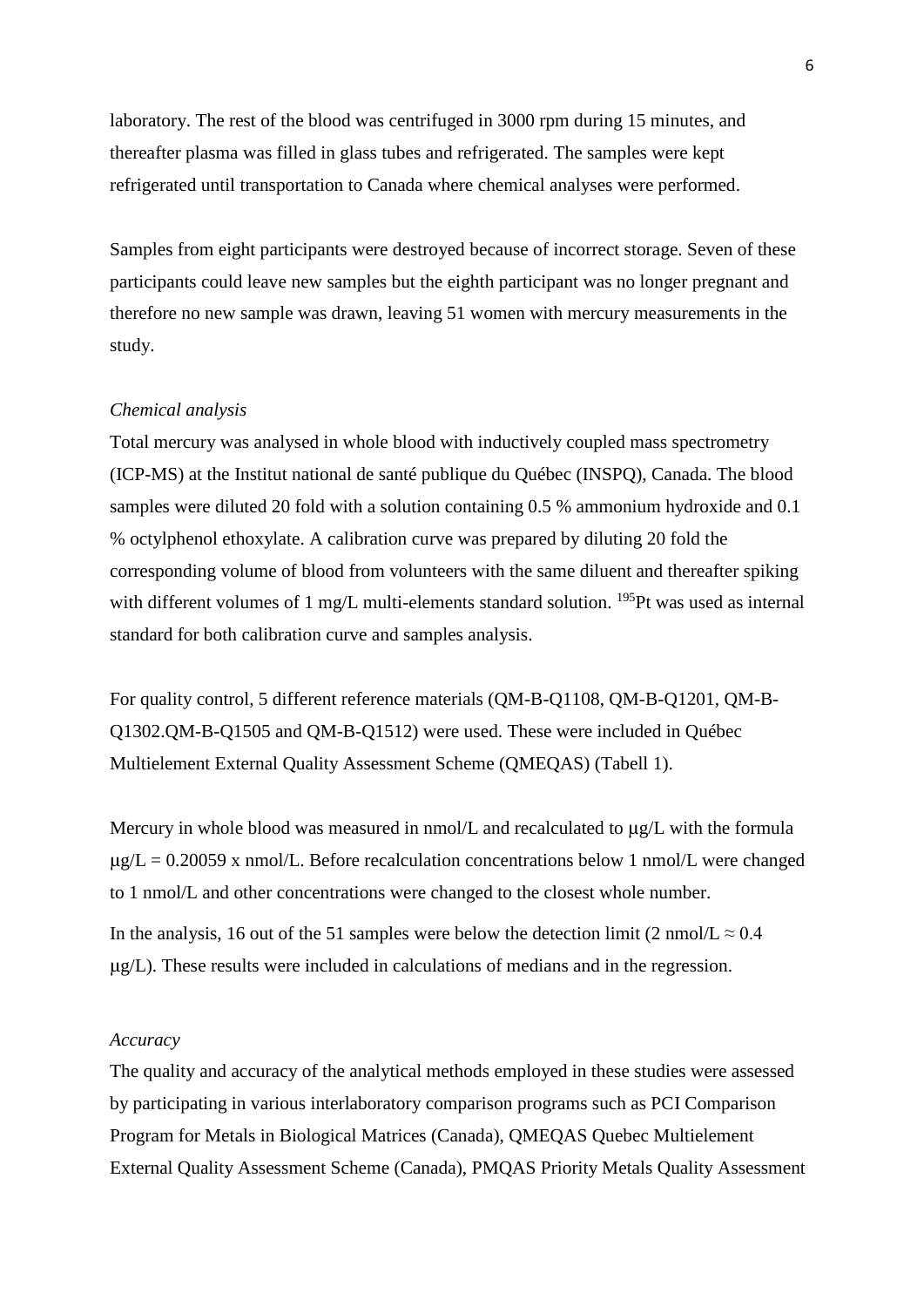Scheme (Canada), LAMP Lead and Multielement Proficiency Program (USA), State of New‐ York Department of Health (USA) as well as G‐EQUAS External Quality Assessment Scheme (Germany).

The internal quality control (QC) of the analyses was ensured by analyzing non certified reference after calibration, after every 10th sample as well as at the end of each analytical sequence. The internal OC was within  $1\sigma$  of the expected values.

#### *Anthropometric data and questionnaire*

Weight, height and number of amalgam fillings were noted by the midwife at gestation week 28-29. A questionnaire was filled out under guidance of the midwife at the same visit. Consumption of fish during pregnancy, including changes in fish consumption and knowledge of dietary advice on fish consumption, family situation, educational level, previous child birth and nursing, income and if the participant had been living abroad during the last years were asked for in a questionnaire. Also, consumption of reindeer meat was asked for in the questionnaire, as a proxy for a traditional Sami diet.

#### *Statistical analyses*

Associations between mercury concentrations and possible determinants were examined with linear regression analysis. Mercury concentrations between groups were compared nonparametrically using Mann-Whitney U-test. SPSS for Windows (versions 23 and 24, SPSS inc., Chicago. IL, USA) was used for statistical analyses.

#### Results

The median concentration of total-Hg in whole blood was  $0.40 \mu g/L$  (min, max; <0.40, 1.88) among the 51 pregnant women in Kiruna. Mean age of the women was 29 years (min, max; 20, 42) and median body mass index before the pregnancy was  $24.3 \text{ kg/m}^2$  (min, max; 18.6, 41.3). All women, except one, had finished high school ("gymnasiet") and 28.8 % of the women had completed a university degree (Table 2).

#### *Determinants of mercury concentrations*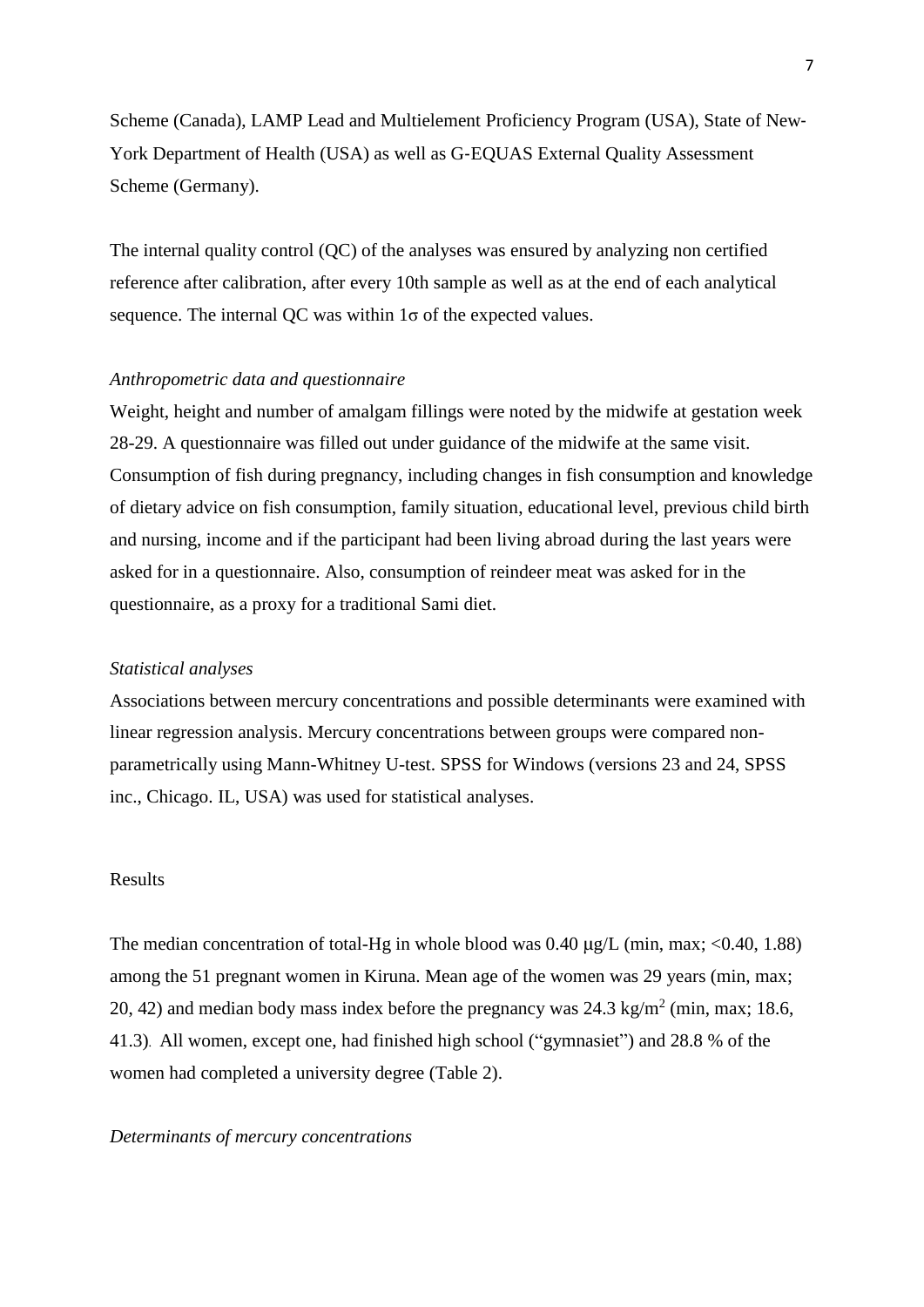Mercury concentration was associated with total fish consumption  $(p<0.001)$ , but not with consumption of predatory fish, fatty fish from the Baltic Sea or consumption of reindeer meat (proxy for traditional Sami diet) (Table 2). Higher education was associated with higher concentrations of mercury; median concentration was 0.40 µg/L for those with high school education or lower and 0.80 µg/L for those with completed or on-going academic education. Those with higher education had higher fish consumption (median fish consumption was once a week for those with completed or on-going academic education compared to 0.5 times/week among those with lower education). Those with amalgam fillings (n=6) had higher median mercury concentration, 0.80  $\mu$ g/L compared to 0.40  $\mu$ g/L in those with no amalgam fillings, but the association between having amalgam fillings and mercury concentration was not statistically significant (Table 2).

## *Fish consumption and compliance to dietary advice on fish consumption*

All women responded that they were aware of the dietary advice on fish consumption. Median total fish consumption was once per week  $(25<sup>th</sup>$  and  $75<sup>th</sup>$  percentile; 0.5, 1.0 times/week). Eight of the women (15.4 %) followed the dietary advice of total fish consumption (2-3 times/week) and none reported a higher consumption. Only one woman reported eating predatory fish 1-3 times/month (limited in the dietary advice to a couple of times a year for pregnant due to risk of high content of methylmercury) and five women reported eating fatty fish from the Baltic sea 1-3 times/month (limited in the dietary advice to a couple of times a year for pregnant due to risk of high content of persistent organic pollutants) (Figure 1).

Of the women, 9 (17.3 %) reported consumption of reindeer meet at least once a week (Figure 1).

Of the women, 46.2 % had changed their fish consumption due to the dietary advice appointed to pregnant women and this percentage was higher in the highest quartile of Hgconcentration. For those in the highest quartile of Hg-concentration it was common with decrease of intake of fish species limited in the dietary advice (Table 3).

#### *Comparisons with other Swedish studies on mercury in pregnant women*

The median concentration of total mercury was similar to concentrations previously found in pregnant women in Sweden. Concentrations have been found to decrease during the 1990ties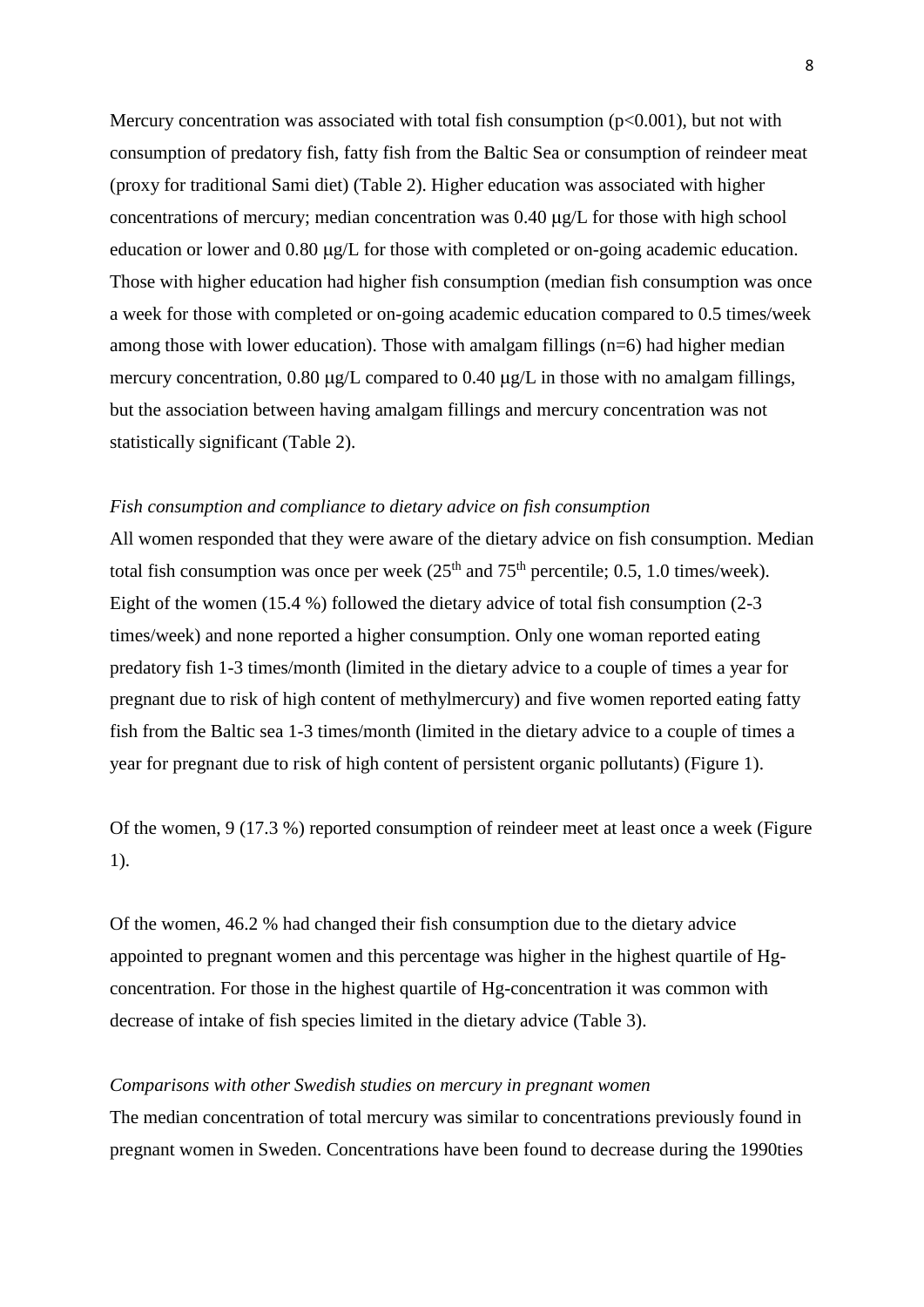in the general population [9], and this is also the case in pregnant women with somewhat higher median concentrations found in the older studies (Figure 2).

#### Discussion

#### *Main findings*

Pregnant women in circumpolar Sweden have low concentrations of mercury in blood, even somewhat lower compared to other previous studies of pregnant in Sweden. None of the women in this study had a mercury concentration that can be considered detrimental.

Mercury concentration was associated with total consumption of fish, but not to predatory fish, known to be especially high in methylmercury. The reason is likely that consumption of predatory fish was very low among the pregnant women and that methylmercury is present in all fish, although often in low concentrations.

Reindeer meat, here used as a proxy for a traditional Sami diet, could not be associated with mercury concentrations, indicating that people with a traditional Sami diet are not more exposed to mercury compared to the rest of the population.

#### *Dietary advice on fish consumption*

All women in this study were familiar with the dietary advice on fish consumption appointed to pregnant women and very few exceeded the limits; only one woman for predatory fish high in mercury and this was not reflected in the mercury concentration. One woman had increased the consumption of fatty fish from the Baltic Sea to 1-3 times per month, which is above the recommended a couple a times a year for women in fertile age. This woman had a low mercury concentration, but persistent organic pollutants, which is the reason for a dietary advice on fatty fish from the Baltic Sea, were not measured in this study. It was found that those with the highest mercury concentration had limited their consumption of polluted fish the most, indicating that the dietary advice on fish consumption to pregnant are well communicated. However, it cannot be ruled out, that the midwifes working in this study was especially careful to communicate the dietary advice on fish consumption, knowing that they participated in a study on mercury, and thus the compliance to dietary advice may not be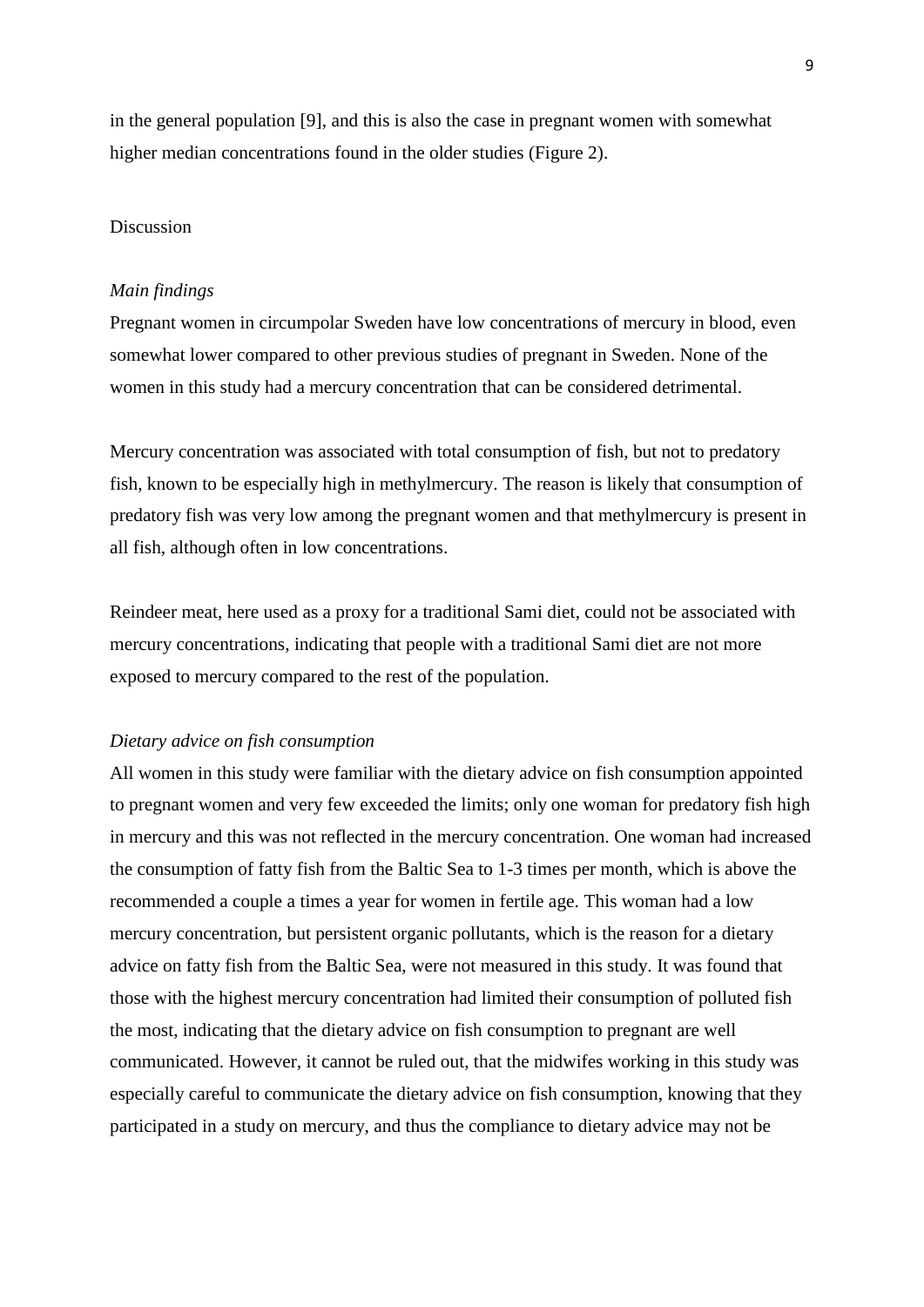representative to pregnant women in Sweden or not even to pregnant women in circumpolar Sweden.

A majority (85 %) of the women did not reach the recommendation of eating fish 2-3 times/week. This is of concern for public health, because fish is an important source of several nutrients of importance to the developing fetus [10].

#### *Mercury concentrations in relation to other studies on pregnant women*

Mercury concentrations were similar as in previous studies on Swedish pregnant women. Concentrations decreased during the 1990ties but have not evidently decreased further after that. In relation to women from the other circumpolar countries, the Swedish women had the lowest concentration, and there were other populations with concentrations above recommended (Vachon J et al. manuscript under preparation) indicating that mercury is still a problem in these populations.

### *Limitations*

In this study, total-mercury was measured in whole-blood. Thus, it cannot be ruled out that some of the mercury have other exposure sources than fish, such as inorganic mercury from amalgam fillings. Few women  $(n=6)$  in his study had amalgam fillings and therefore this limitation can be considered as minor.

#### *Strengths*

The participation rate was 100 percent, that is, the participants must be considered as representative of pregnant women in Kiruna. The risk of pregnant women in Sweden not enrolling in maternal care must be considered very low, but can of course not be completely ruled out.

#### *Conclusions*

Dietary recommendations on fish consumption are well known and mercury exposure is not of concern in pregnant in circumpolar Sweden, where concentrations are similar as in the rest of the country. Low fish consumption during pregnancy is of public health concern.

#### Acknowledgment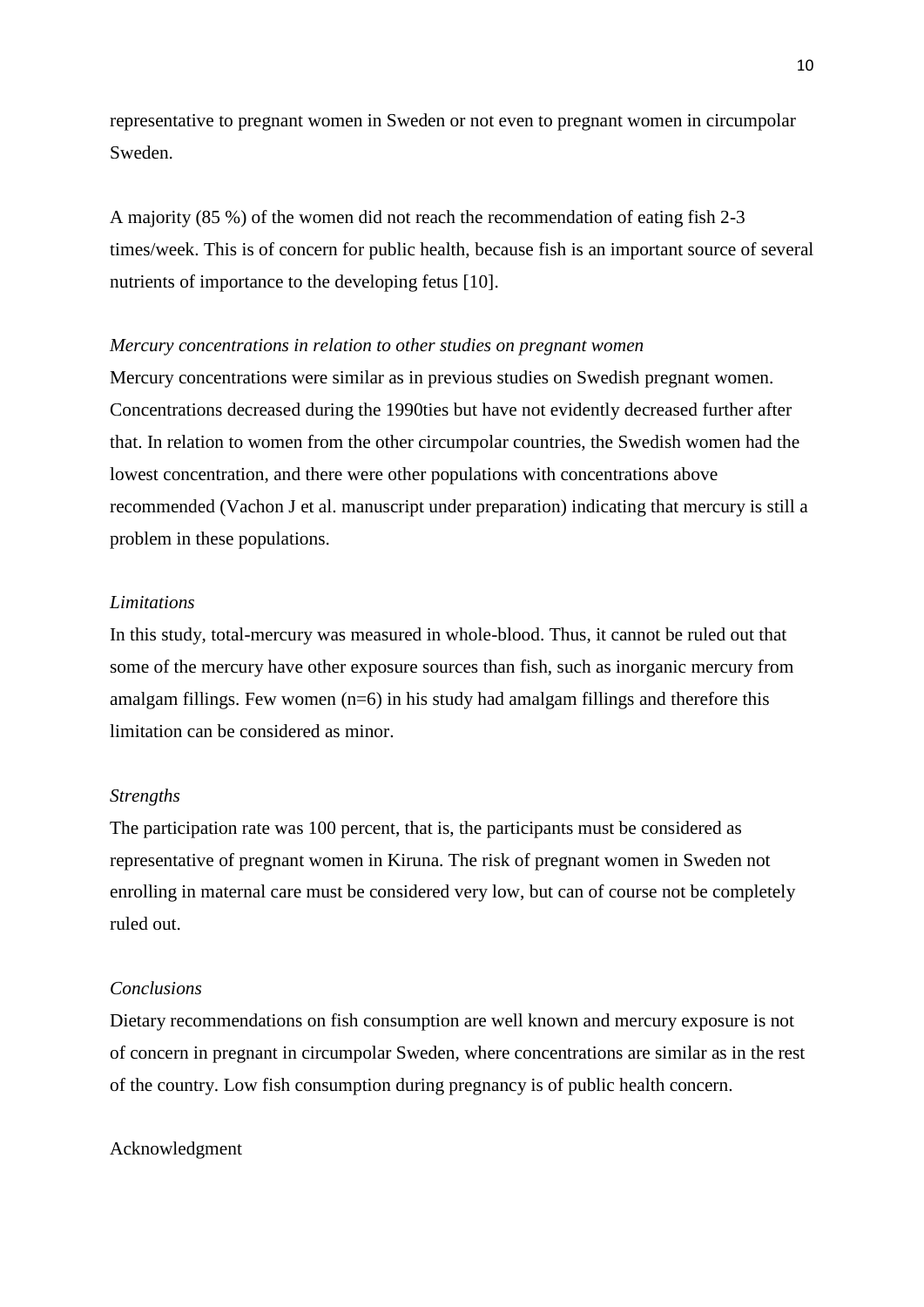We thank the Swedish Environmental Protection Agency for financing this project. We also thank Julien Vachon, Mélanie Lemire, Catherine Pirkle and Pierre Ayotte in the collaboration Arctic Monitoring and Assessment Programme (AMAP) for coordinating the international report.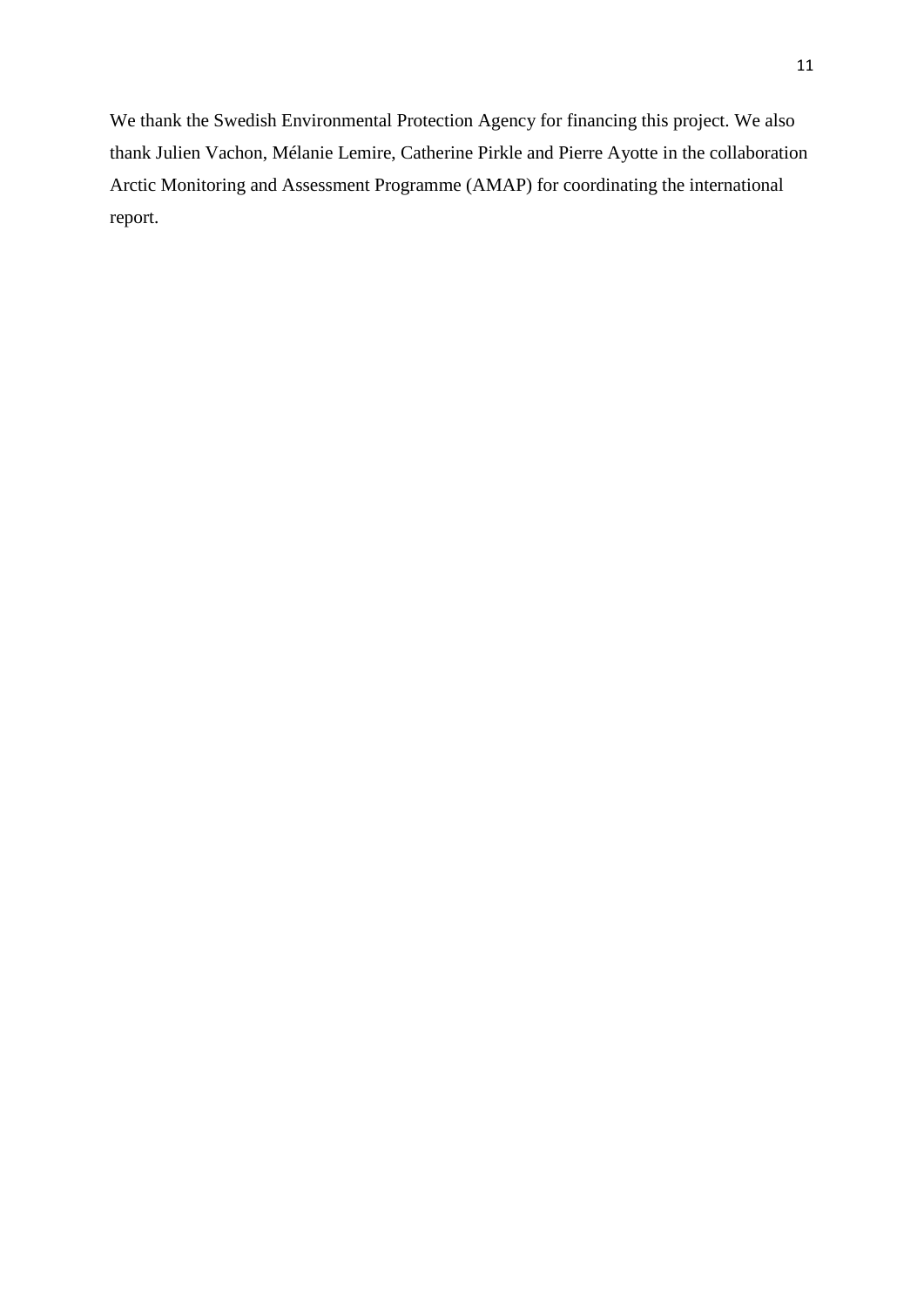# References

- 1. Bjorklund G, Dadar M, Mutter J, Aaseth J: **The toxicology of mercury: Current research and emerging trends.** *Environ Res* 2017, **159:**545-554.
- 2. Schoeman K, Bend JR, Hill J, Nash K, Koren G: **Defining a lowest observable adverse effect hair concentrations of mercury for neurodevelopmental effects of prenatal methylmercury exposure through maternal fish consumption: a systematic review.** *Ther Drug Monit* 2009, **31:**670-682.
- 3. (EFSA) EFSA: **Scientific opinion on the risk for public health related to the presence of mercury and methylmercury in food.** *EFSA Journal* 2012, **10:**2985.
- 4. **Livsmedelsverket [https://www.livsmedelsverket.se/matvanor-halsa-](https://www.livsmedelsverket.se/matvanor-halsa--miljo/kostrad-och-matvanor/gravida) [miljo/kostrad-och-matvanor/gravida](https://www.livsmedelsverket.se/matvanor-halsa--miljo/kostrad-och-matvanor/gravida)**
- 5. AMAP: **AMAP Assessment 2011: Mercury in the Arctic. Arctic Monitoring and Assessment Programme.**; 2011.
- 6. Barregård L: **Hälsorelaterad miljöövervakning av exponering för metaller (kvicksilver) hos gravida.** 2006.
- 7. (UNEP) UNEP: **Global mercury assessment 2013: Sources, emissions, releases, and environmental transport.** 2013.
- 8. Evers DC, Keane SE, Basu N, Buck D: **Evaluating the effectiveness of the Minamata Convention on Mercury: Principles and recommendations for next steps.** *Sci Total Environ* 2016, **569-570:**888-903.
- 9. Wennberg M, Lundh T, Bergdahl IA, Hallmans G, Jansson JH, Stegmayr B, Custodio HM, Skerfving S: **Time trends in burdens of cadmium, lead, and mercury in the population of northern Sweden.** *Environ Res* 2006, **100:**330-338.
- 10. Mahaffey KR, Sunderland EM, Chan HM, Choi AL, Grandjean P, Marien K, Oken E, Sakamoto M, Schoeny R, Weihe P, et al: **Balancing the benefits of n-3 polyunsaturated fatty acids and the risks of methylmercury exposure from fish consumption.** *Nutr Rev* 2011, **69:**493-508.
- 11. Bergdahl IA, Svensson M, Lundh T: **Metallmätningar hos gravida kvinnor i Västerbotten. Rapport till miljöövervakningsenheten, Naturvårdsverket.**; 2006.
- 12. Gerhardsson L, Lundh T, Welinder H: **Metallmätningarhos gravida kvinnor, SNV.**; 2005.
- 13. Rödström A, Barregård L, Lundh T, Sällsten G: **Hg i hår och blod hos gravida kvinnor i Västsverige.** 2004.
- 14. Åkesson A, Berglund M, Lind B, Björs U, Palm B, Vahter M: **Metaller i miljön riskfaktorer under graviditet och amning.** 1999.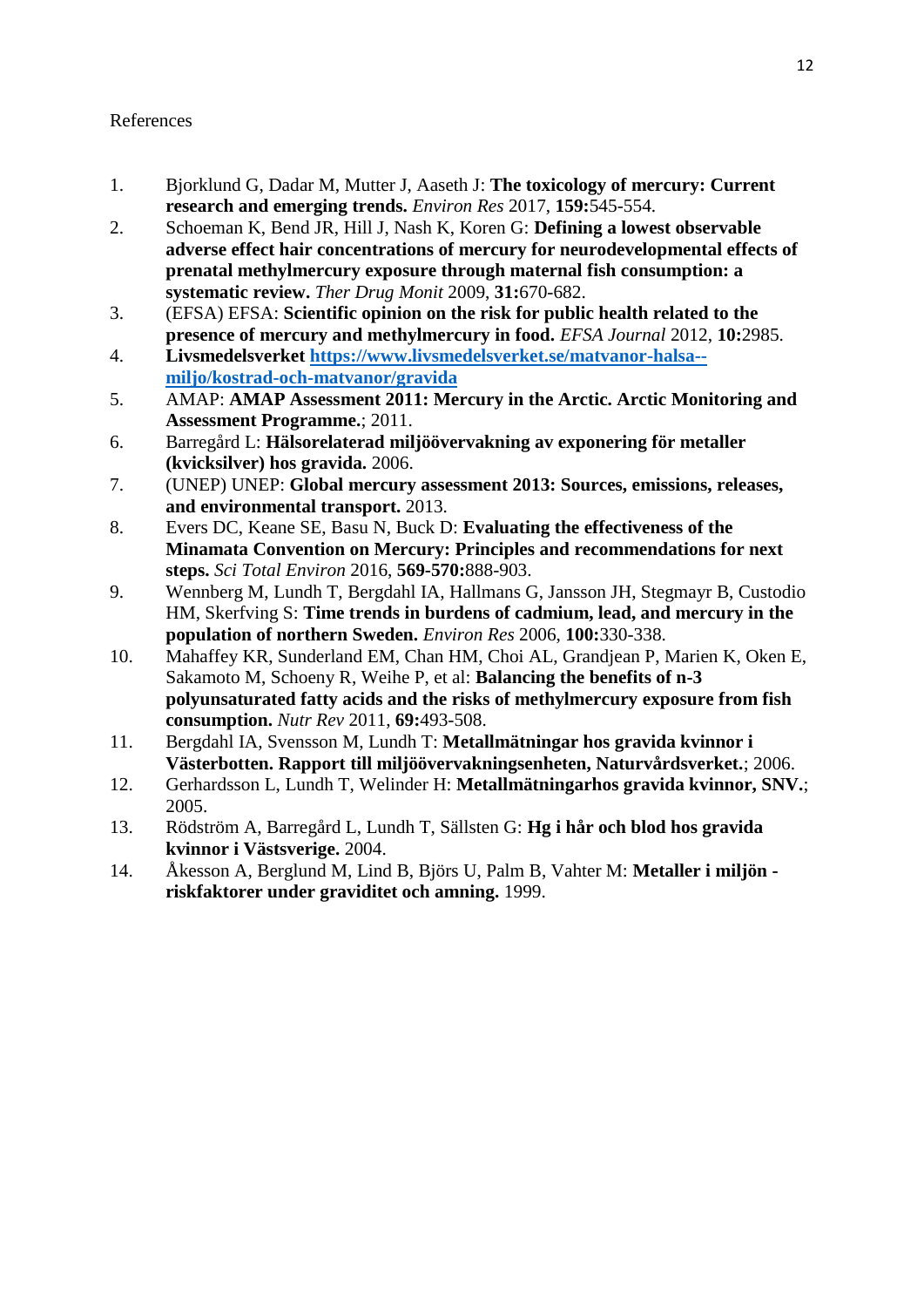| Reference                                | $QM-B-$        | $OM-B-$         | $OM-B-$         | $OM-B-$         | $OM-B-$         |
|------------------------------------------|----------------|-----------------|-----------------|-----------------|-----------------|
| material                                 | Q1108          | Q1201           | Q1302           | Q1505           | Q1512           |
| Expected value<br>$\pm 1\sigma$ (nmol/L) | $66.2 \pm 4.4$ | $27.4 \pm 1.4$  | $7.68 \pm 0.51$ | $28.3 \pm 2.5$  | $65.2 \pm 6.5$  |
| Measured<br>value                        | $63.3 \pm 3.9$ | $26.4 \pm 1.42$ | $7.15 \pm 0.78$ | $28.4 \pm 0.85$ | $59.6 \pm 2.12$ |
| Number of<br>samples                     | 15             | 26              | 7               | 4               | $\overline{4}$  |

Table 1. Quality control by Québec Multielement External Quality Assessment Scheme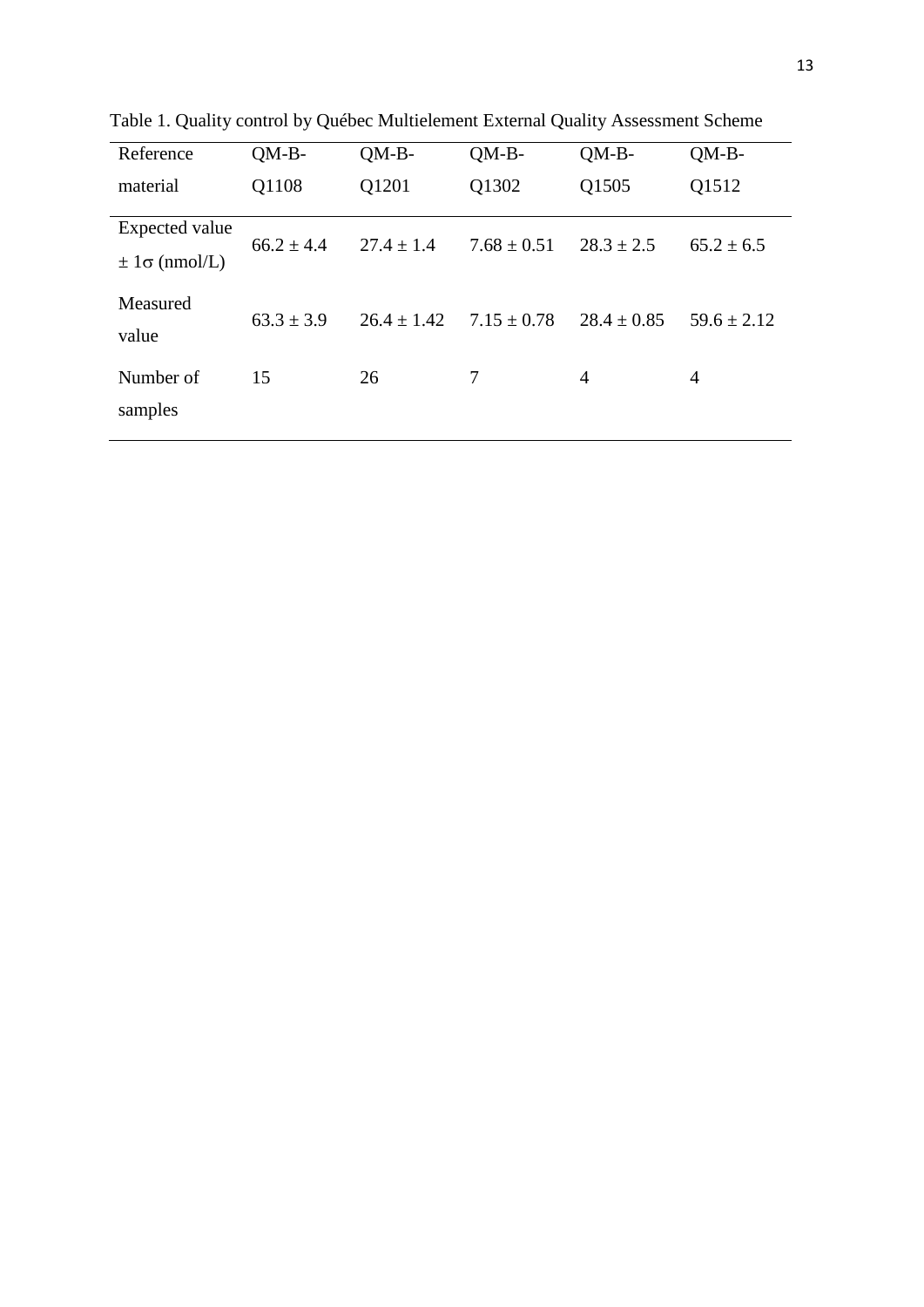|                                                      |           | All                                           | Low Hg<br>$(Q 1-3)$                           | Higher Hg<br>(Q <sub>4</sub> )                |             |
|------------------------------------------------------|-----------|-----------------------------------------------|-----------------------------------------------|-----------------------------------------------|-------------|
|                                                      | ${\bf N}$ | Median<br>$(25^{th}, 75^{th})$<br>percentile) | Median<br>$(25^{th}, 75^{th})$<br>percentile) | Median<br>$(25^{th}, 75^{th})$<br>percentile) | p-value All |
| <b>Potential</b><br>sources of Hg-<br>exposure       |           |                                               |                                               |                                               |             |
| Total fish,<br>intakes/wk                            | 52        | 1.0<br>(0.50, 1.0)                            | 0.50<br>(0.50, 1.0)                           | 1.0<br>(0.62, 2.13)                           | 0.001       |
| Predatory fish,<br>intakes/wk                        | 52        | $\boldsymbol{0}$<br>(0, 0.05)                 | $\overline{0}$<br>(0, 0.05)                   | $\boldsymbol{0}$<br>(0, 0.04)                 | 0.486       |
| Fatty fish from<br>the Baltic Sea,<br>intakes/wk     | 52        | $\boldsymbol{0}$<br>(0, 0.05)                 | $\boldsymbol{0}$<br>(0, 0.05)                 | 0.05<br>(0, 0.05)                             | 0.467       |
| Reindeer meat,<br>intakes/wk                         | 52        | 0.05<br>(0.05, 0.50)                          | 0.05<br>(0.05, 0.50)                          | 0.05<br>(0.05, 0.50)                          | 0.831       |
| Amalgam<br>fillings, %                               | 52        | 11.5                                          | 7.69                                          | 25.0                                          | 0.104       |
| <b>Other factors</b>                                 |           |                                               |                                               |                                               |             |
| Age, $y(SD)$                                         | 52        | 28.7 (4.53)                                   | 27.9(4.01)                                    | 31.1(5.53)                                    | 0.028       |
| BMI, $\text{kg/m}^3$                                 | 52        | 24.3<br>(22.4, 27.9)                          | 25.6<br>(23.0, 28.3)                          | 24.4<br>(21.7, 27.4)                          | 0.288       |
| Academic<br>education, %*                            | 52        | 44.2                                          | 35.9                                          | 75.0                                          | 0.013       |
| Income ><br>24 000 SEK,                              | 51        | 56.9                                          | 53.8                                          | 63.6                                          | 0.695       |
| $\%$<br>Household<br>income<br>$>35000$ SEK,<br>$\%$ | 48        | 83.3                                          | 80.6                                          | 90.9                                          | 0.378       |

Table 2. Baseline characteristics and associations between potential sources of Hg-exposure or other factors and mercury concentrations in blood in pregnant women in Kiruna

\*Finished or on-going academic education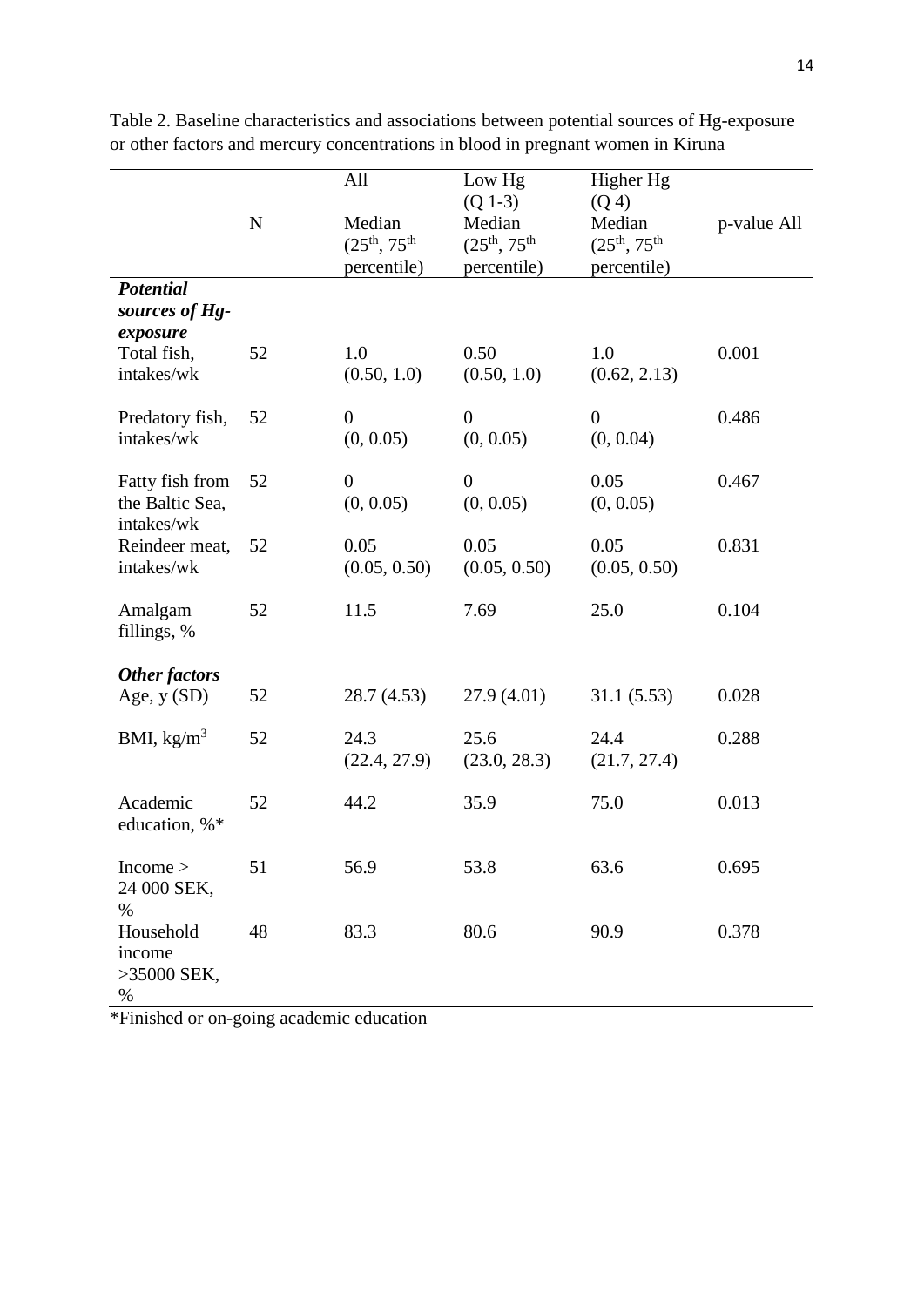|                                                    |             | All                                           | Low Hg<br>$(Q 1-3)$                           | Higher Hg<br>(Q <sub>4</sub> )                |
|----------------------------------------------------|-------------|-----------------------------------------------|-----------------------------------------------|-----------------------------------------------|
|                                                    | $\mathbf N$ | Median<br>$(25^{th}, 75^{th})$<br>percentile) | Median<br>$(25^{th}, 75^{th})$<br>percentile) | Median<br>$(25^{th}, 75^{th})$<br>percentile) |
| Change in fish<br>consumption                      |             |                                               |                                               |                                               |
| Change in fish<br>consumption $(\%)$               | 51          | 27.4                                          | 21.1                                          | 50.0                                          |
| $\uparrow$ fish consumption<br>(% )                | 51          | 15.7                                          | 13.2                                          | 25.0                                          |
| $\downarrow$ fish consumption<br>(% )              | 51          | 11.8                                          | 7.89                                          | 25.0                                          |
| $\downarrow$ predatory fish (%)                    | 50          | 24.0                                          | 18.4                                          | 45.5                                          |
| $\downarrow$ fatty fish from the<br>Baltic Sea (%) | 52          | 28.8                                          | 20.5                                          | 58.3                                          |

Table 3. Proportions with varying change in fish consumption during pregnancy in all participants and in those with low and higher mercury concentrations separately.